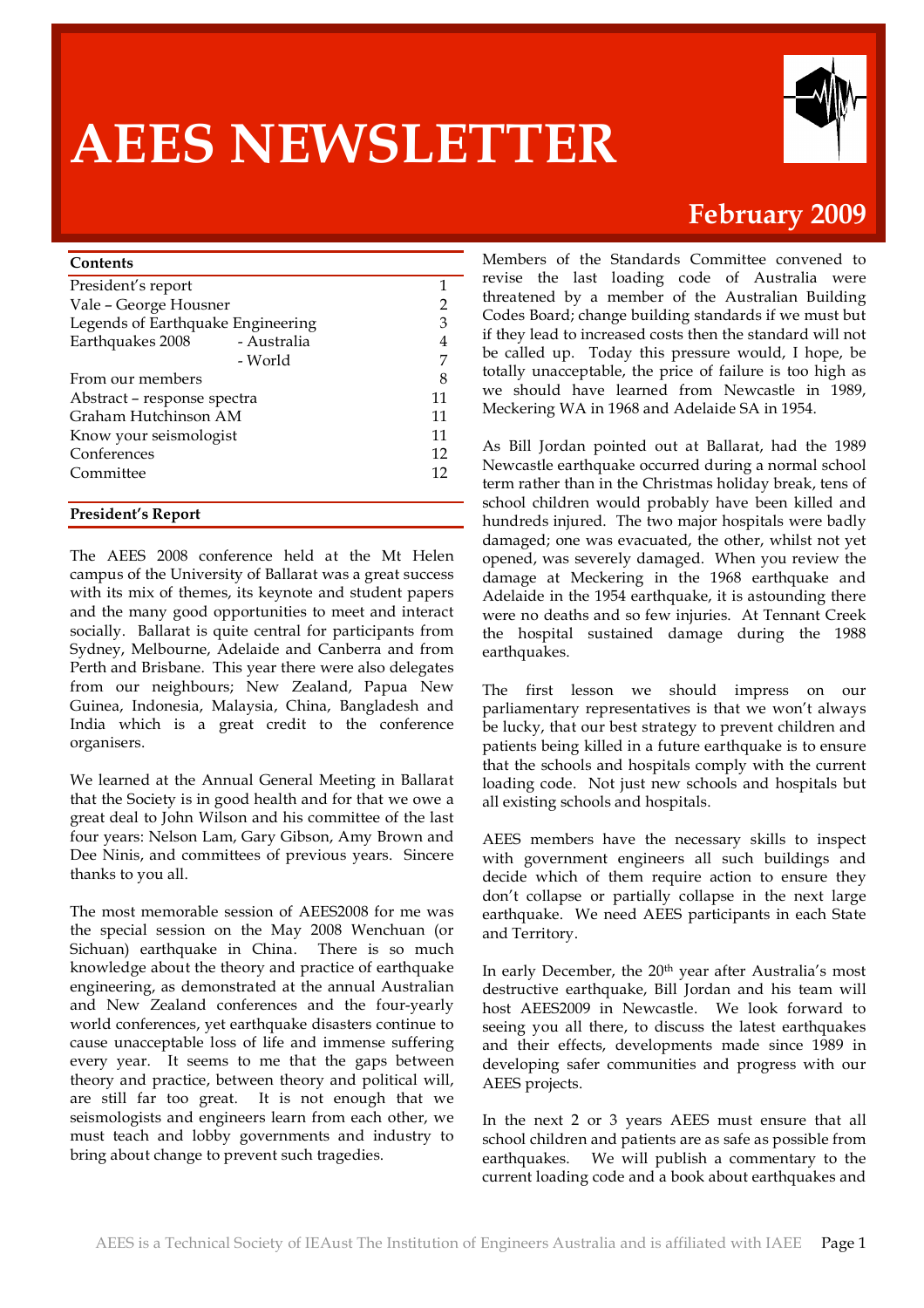earthquake engineering in Australia for the general public (and ourselves), and will issue regular Newsletters. We can do all that with your contributions, your articles, your reminiscences, your photos.

Please contribute and join with me to welcome your new committee members; Paul Somerville (URS and Macquarie University) and Mark Edwards (Geoscience Australia), ably assisted by Sharon Anderson who runs the Secretariat and Adam Pascale who manages the AEES website.

#### **Kevin McCue, President AEES**

We note with great sadness the tragic loss of life in the recent Victorian bushfires. Engineering houses at the urban/bush interface so that the occupants can survive the next inevitable bushfire should be a high priority for government, Engineers Australia, and the insurance industry.

**Vale – Professor George W. Housner** 1910 - 2008



Professor George W. Housner, the Braun Emeritus Professor of Engineering at Caltech and one of the early pioneers of earthquake engineering, died aged 97 on 14 November 2008.

His interest in earthquake engineering was

apparently initiated by the 1933 Long Beach California earthquake in which many un-reinforced masonry buildings failed catastrophically, including many school buildings. Although 115 people were killed, the number of deaths would have been even higher if the quake, had struck during school hours.

George Housner pioneered many of the important concepts in modern earthquake engineering, including the development of the response spectrum, the mathematical modelling of strong ground motion and analysis of the non-linear response of structures. He was a leader in the development and deployment of strong motion instrumentation and shaking machines for measuring the dynamic properties of buildings, dams and other structures. Housner's response spectrum has been incorporated in building standards worldwide and for this and other contributions he is known as the father of earthquake engineering. As a consultant and advisor he contributed to the earthquake safety of; the California Water Project, the Bay Area Rapid Transit system, tall buildings, nuclear power plants and offshore drilling platforms. His professional and public service included president of the Earthquake Engineering Research Institute and of the Seismological Society of America and chairman of the National Research Council's Committee on Earthquake Engineering Research. Housner chaired a National Academies of Sciences committee looking into the damage from the 1964 Alaska earthquake and the California Governor's Board of Inquiry into the 1989 Loma Prieta earthquake.

Housner was born on 9 December 1910 in Saginaw, Michigan, shortly after the great 1906 San Francisco earthquake and died before the next one. He received a bachelor's degree in structural engineering from the University of Michigan and did his Masters and PhD at Caltech arriving there only months after the 1933 Long Beach earthquake.

After graduating from Caltech, Housner worked for the Army Corps of Engineers, then advised the Army Air Forces in World War II. He was awarded the Distinguished Civilian Service Award in 1945 by the US War Department in recognition of his contributions to the war effort. After the war, Housner returned to Caltech as an assistant professor of applied mechanics. In 2006, he was named a Distinguished Alumnus, the highest honour the institute can bestow on graduates. Just before he died in 2008, he was chosen one of the 13 Legends of Earthquake Engineering.

Housner was elected to the National Academy of Sciences in 1972 and became a founding member of the Earthquake Engineering Research Institute. A medal in Housner's name is awarded each year by EERI. He was also instrumental in the formation of the International Association for Earthquake Engineering.

In 1981, Housner received the Harry Fielding Reid Medal of the Seismological Society of America. In 1988, President Reagan awarded Housner the National Medal of Science at a ceremony at the White House, recognising "his profound and decisive influence on the development of earthquake engineering worldwide. His research contributions have guided the development of earthquake engineering and have had an important impact on other major disciplines". Even after retirement, Housner apparently showed up each day at his Caltech office where he graciously entertained visitors from all over the world. He was a motivational speaker, his hour-long keynote speech, no notes or slides, at the 1973 WCEE in Rome was listened to in complete silence. His wise counsel will be widely missed.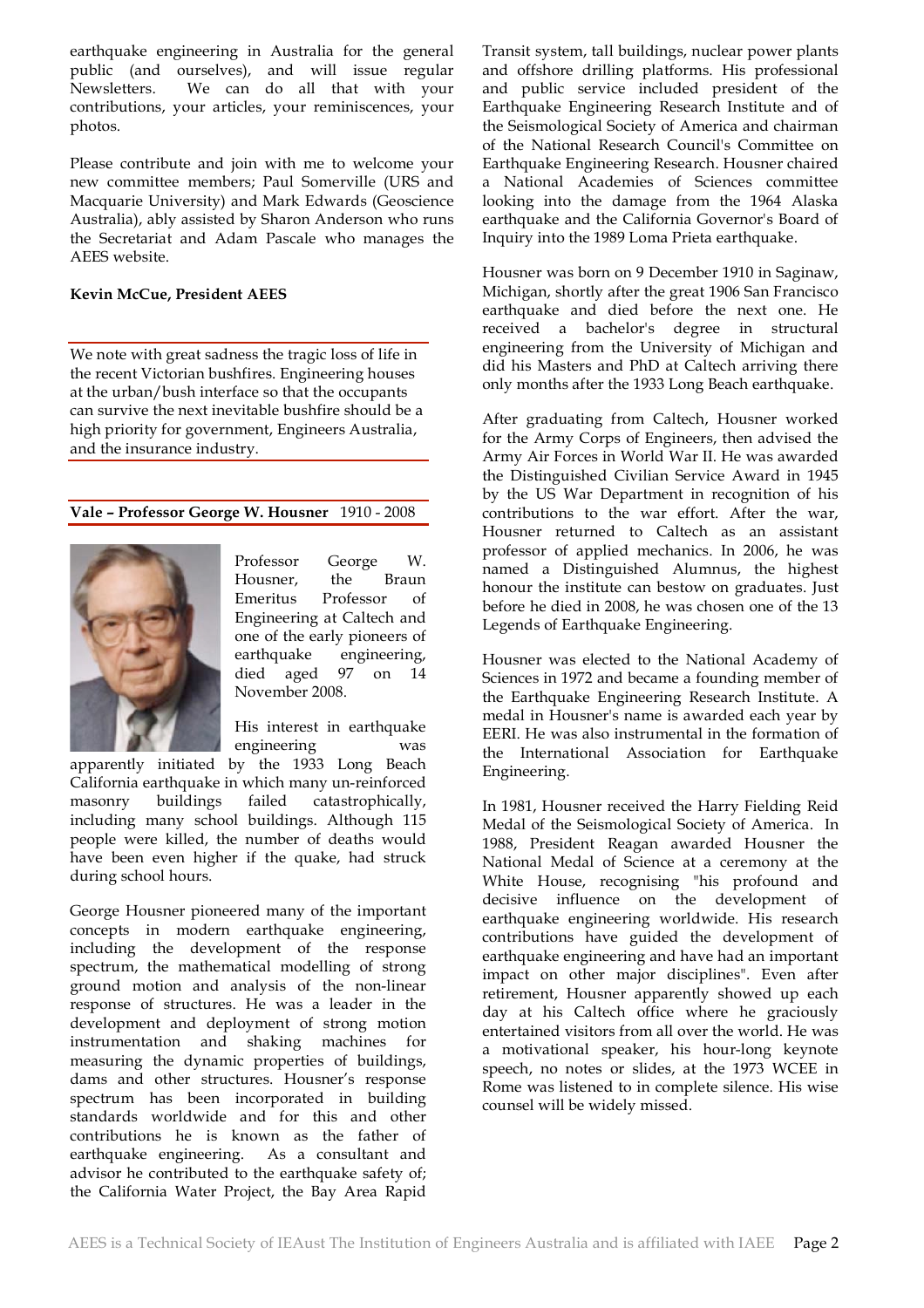## *LEGENDS OF EARTHQUAKE ENGINEERING*



Thirteen engineers were recognized as *Legends of Earthquake Engineering* at a reception during the 14th World Conference of Earthquake Engineering held in Beijing, China in October. The *Legends* were selected from a slate of candidates who made significant contributions to the field of earthquake engineering and were nominated by a list of 125 earthquake organizations worldwide. The final selection was based on a vote of the Asian-Pacific Network of Centers for Earthquake Engineering Research (ANCER) selection committee and resulted in the awarding of 13 international Legends of Earthquake Engineering.

AEES congratulates the recipients for their outstanding contributions to earthquake engineering and to reducing the risk of earthquake fatalities worldwide.



**Nicholas Ambraseys** Senior Research Fellow Imperial College, London, UK



**Thomas Paulay** Professor (Emeritus) University of Canterbury New Zealand



**Nathan M. Newmark** (1910 – 1981) Professor (Emeritus) University of Illinois at Urbana-Champaign



**George W. Housner** (1910 – 2008) Professor (Emeritus) California Institute of Technology, USA



**Takuji Kobori**  $(1920 - 2007)$ Professor (Emeritus) Kyoto University, Kajima Corp.



**Ray W. Clough** Professor (Emeritus) University of California Berkeley, USA



**Joseph Penzien** Professor (Emeritus) University of California Berkeley, USA



**Huixian Liu** (1912 – 1992) Professor Inst. of Engineering Mechanics, China



**Shunzo Okamoto** (1909 – 2004) Professor (Emeritus) University of Todky, Japan Saitama University, Japan



**Kiyoshi Muto**  $(1903 - 1989)$ Professor (Emeritus) University of Tokyo, Japan



**Jai Krishna** (1912 – 1999) Formerly Vice-Chancellor University of Roorkee, India



(1922 – 1989) Professor University of California Berkeley, USA



**Emilio Rosenblueth** (1926 – 1994) Professor (Emeritus) National University of Mexico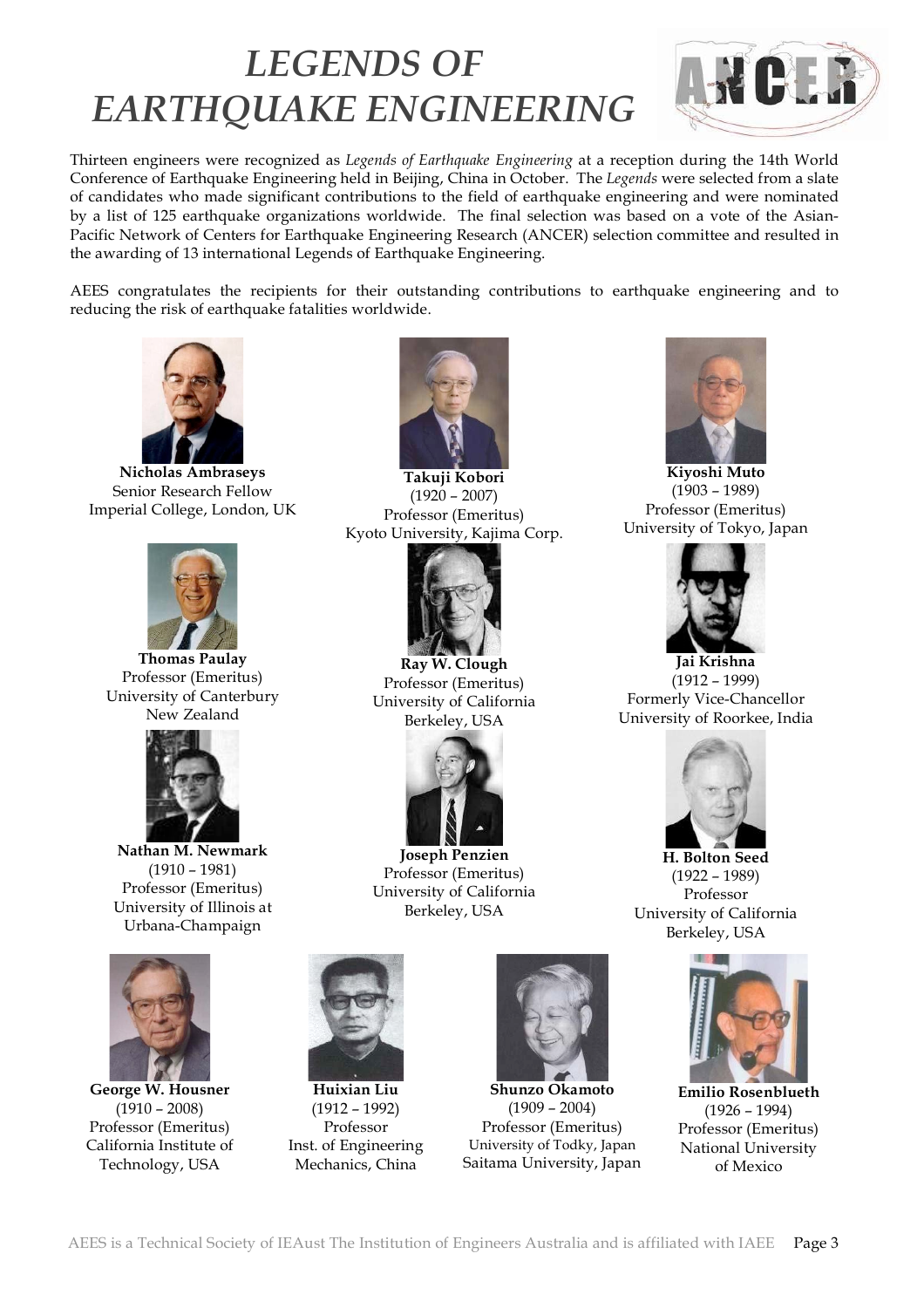#### **Australia M**≥**2.5**

Below are a table and epicentre map of Australian earthquakes of magnitude 2.5 or more. All dates and times are Universal Coordinated Time (UTC). Compare the observed and expected number of earthquakes in the Australian region:

Observed: 8 earthquakes of magnitude 4.0 or more, none of them above 5.0; Expected: 2 earthquakes of magnitude 5 or more and 20 of magnitude 4.0 or more as predicted by a recurrence relation of the form:  $log(Nc) = 5.3 - M$ , where Nc is cumulative number of earthquakes above magnitude M reference (McCue – AEES 1993, Melbourne)

The largest earthquake was that near Broome WA on 28 May, magnitude 4.7, but there was no damage reported in the year. Several earthquakes were felt as noted in the 'Location' field. Epicentres are in all states and in the usual places including Southwest WA, Flinders Ranges SA and Southeast Australia where the hazard has been assessed to be relatively high. Only a single focal mechanism is known to have been derived, that of a small earthquake near Dalton NSW, magnitude 3.2, on 26 August at 0534 UTC (see separate article).

| <b>Source</b> | Date                 | Time(UTC) | Lat S  | Long E  | Depth            | ML               | Location                  |
|---------------|----------------------|-----------|--------|---------|------------------|------------------|---------------------------|
|               |                      |           |        | 140.497 | km<br>13         |                  |                           |
| <b>ADE</b>    | 4/1/08               | 1417 40.8 | 37.803 |         | $\overline{5}$   | 2.9              | Mt Gambier SA             |
| QLD           | $12/1/\overline{08}$ | 075621.0  | 21.64  | 147.24  |                  | 2.6              | Glenavon Station Qld      |
| <b>ADE</b>    | 12/1/08              | 122429.04 | 32.039 | 138.330 | 13               | 2.9              | Pt Augusta SA Felt        |
| <b>AUST</b>   | 13/1/08              | 161658.91 | 26.65  | 117.069 | $\overline{2}$   | 2.9              | W Meekatharra WA          |
| ADE           | 13/1/08              | 210105.15 | 32.043 | 138.315 | 10               | 2.9              | Port Augusta SA           |
| <b>ADE</b>    | 18/1/08              | 004245.47 | 32.059 | 138.319 | $\overline{10}$  | $\overline{3.4}$ | NE Pt Augusta SA          |
| <b>AUST</b>   | 18/1/08              | 104055.99 | 30.534 | 118.59  | 14               | 2.8              | E Bonnie Rock WA          |
| <b>AUST</b>   | 19/1/08              | 122406.44 | 33.016 | 122.127 | $\overline{0}$   | $\overline{3.2}$ | S Norseman WA             |
| <b>AUST</b>   | 23/1/08              | 152730.05 | 31.69  | 117.05  | $\mathbf{0}$     | 2.7              | Meckering WA              |
| <b>ADE</b>    | 23/1/08              | 193606.13 | 33.050 | 138.629 | $\overline{10}$  | 2.7              | Peterborough SA Felt      |
| <b>AUST</b>   | 24/1/08              | 032129.26 | 38.705 | 144.505 | $\overline{10}$  | 3.4              | SE Anglesea Vic           |
| <b>ADE</b>    | 26/1/08              | 232124.52 | 32.943 | 138.161 | 10               | 2.6              | Port Pirie SA             |
| <b>AUST</b>   | 28/1/08              | 153713.74 | 22.683 | 113.872 | $\overline{7}$   | 3.1              | SW Learmonth WA           |
| <b>AUST</b>   | 31/1/08              | 124628.71 | 37.047 | 148.067 | $\overline{0}$   | 2.5              | SW Suggan Buggan Vic      |
| <b>AUST</b>   | 6/2/08               | 064647.65 | 13.402 | 129.644 | $\overline{7}$   | 4.2              | Darwin NT                 |
| ADE           | 6/2/08               | 164444.87 | 32.825 | 138.274 | 12               | 2.6              | <b>Booleroo Centre SA</b> |
| <b>AUST</b>   | 10/2/08              | 125328.02 | 33.366 | 150.554 | $\overline{7}$   | 2.6              | Lithgow NSW               |
| <b>ADE</b>    | 12/2/08              | 001224.03 | 32.876 | 138.348 | 10               | $\overline{3.2}$ | <b>Booleroo Centre SA</b> |
| QLD           | 13/2/08              | 215729.4  | 27.52  | 146.59  | 10               | 4.4              | Cunnamulla Qld            |
| <b>AUST</b>   | 16/2/08              | 024426.69 | 31.773 | 111.883 | 10               | 2.9              | W Perth WA                |
| <b>AUST</b>   | 16/2/08              | 200524.87 | 33.449 | 138.483 | $\overline{16}$  | 2.7              | SE Gladstone SA           |
| <b>AUST</b>   | 17/2/08              | 114840.38 | 38.506 | 141.022 | 11               | $\overline{3.1}$ | S Pt Fairy Vic            |
| <b>AUST</b>   | 18/2/08              | 191855.39 | 26.693 | 112.770 | $\overline{10}$  | 2.8              | <b>SW Carnarvon WA</b>    |
| <b>AUST</b>   | 22/2/08              | 025849.27 | 19.097 | 123.526 | $\sqrt{2}$       | 3.1              | SE Broome WA              |
| <b>AUST</b>   | 1/3/08               | 002437.11 | 36.154 | 144.668 | 10               | $\overline{3.7}$ | SW Echuca Vic             |
| <b>AUST</b>   | 5/3/08               | 065406.58 | 30.764 | 117.983 | 6                | 2.5              | NE Bencubbin WA           |
| <b>ADE</b>    | 7/3/08               | 013210.16 | 33.374 | 138.412 | $\overline{10}$  | 2.7              | Gladstone SA Felt         |
| <b>AUST</b>   | 9/3/08               | 044105.36 | 34.905 | 149.067 | $\,1$            | $2.\overline{8}$ | Near Yass NSW             |
| <b>ADE</b>    | 9/3/08               | 070351.14 | 31.683 | 138.737 | 10               | 3.1              | Port Augusta SA           |
| <b>AUST</b>   | 17/3/08              | 065617.24 | 25.975 | 137.427 | $\overline{10}$  | $\overline{3.7}$ | Simpson Desert NT         |
| <b>AUST</b>   | 17/3/08              | 104723.95 | 32.468 | 148.449 | $\boldsymbol{0}$ | $\overline{2.5}$ | SW Dubbo NSW Felt         |
| <b>AUST</b>   | 18/3/08              | 10232.96  | 32.519 | 148.433 | 11               | 3.7              | SW Dubbo NSW              |
| <b>AUST</b>   | 19/3/08              | 071737.8  | 19.654 | 134.047 | $\overline{15}$  | $\overline{3.7}$ | W Tennant Ck NT           |
| <b>AUST</b>   | 20/3/08              | 051551.21 | 23.696 | 126.017 | $\mathbf{0}$     | 3.0              | SW Lake Mackay WA         |
| <b>AUST</b>   | 23/3/08              | 200037.86 | 33.418 | 138.308 | $\overline{10}$  | $\overline{3.5}$ | Crystal Brook SA          |
| <b>AUST</b>   | 24/3/08              | 173156.87 | 30.668 | 118.385 | 13               | 3.0              | S Bonnie Rock WA          |
| <b>AUST</b>   | $24/3/\overline{08}$ | 192449.26 | 30.649 | 118.392 | $\overline{7}$   | $\overline{2.6}$ | S Bonnie Rock WA          |
| <b>AUST</b>   | 31/3/08              | 082748.65 | 27.666 | 112.332 | 18               | 4.4              | SW Carnarvon WA           |
| <b>AUST</b>   | 2/4/08               | 081443.42 | 16.982 | 117.07  | $\,8\,$          | 3.5              | NW Port Hedland WA        |
| <b>ADE</b>    | 3/4/08               | 111855.36 | 32.310 | 138.332 | 10               | 2.7              | Port Augusta SA           |
| ADE           | 3/4/08               | 211807.84 | 37.580 | 139.546 | $\overline{10}$  | 2.5              | Millicent SA              |
|               |                      |           |        |         |                  |                  |                           |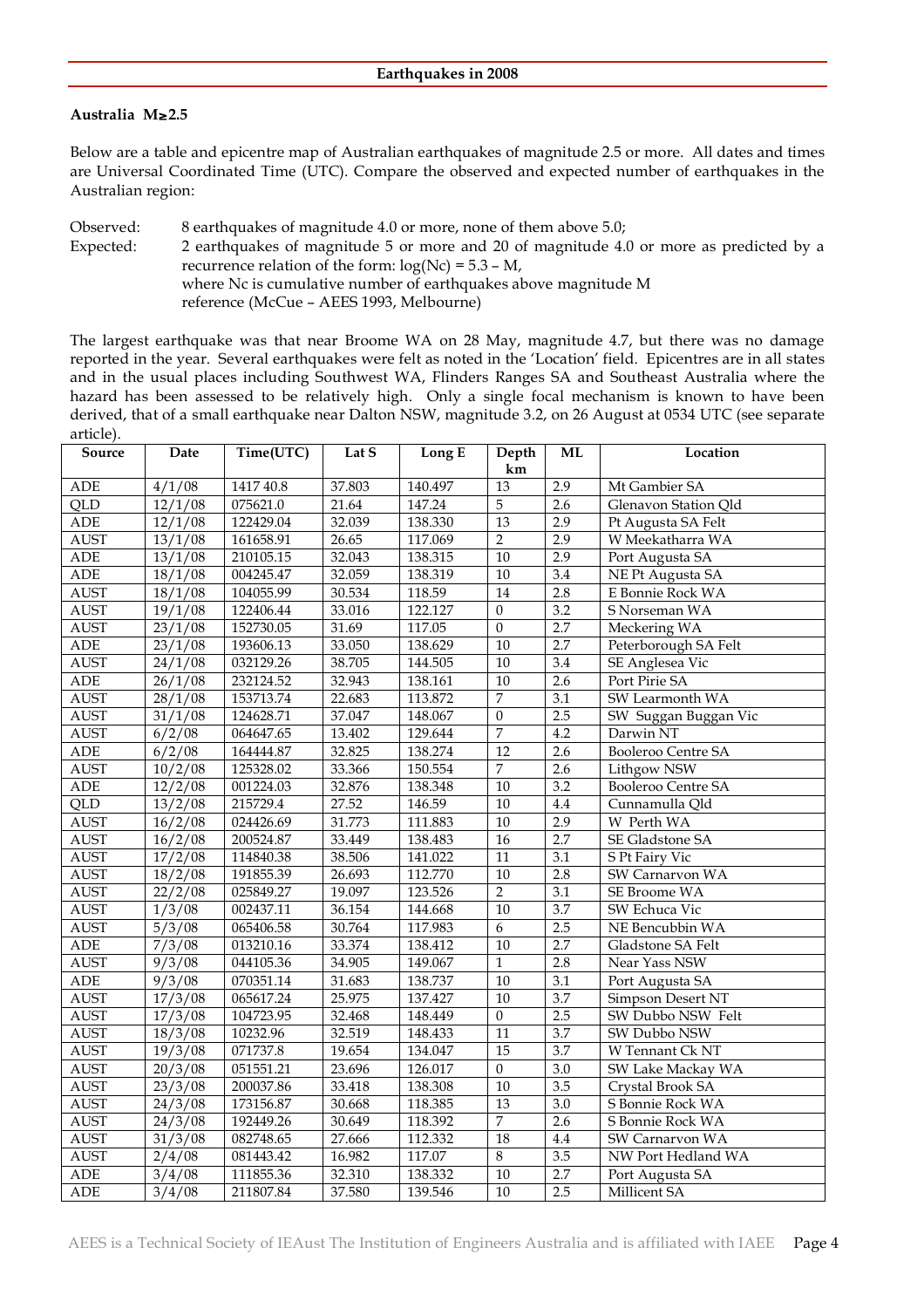| Source                      | Date               | Time(UTC)              | Lat S             | Long E             | Depth<br>km          | ML                                   | Location                          |
|-----------------------------|--------------------|------------------------|-------------------|--------------------|----------------------|--------------------------------------|-----------------------------------|
| <b>AUST</b>                 | 5/4/08             | 120425.79              | 30.349            | 117.781            | $\mathbf{1}$         | 2.7                                  | NW Beacon WA                      |
| ADE                         | 5/4/08             | 190059.07              | 37.837            | 139.995            | 10                   | 2.6                                  | Millicent SA                      |
| ADE                         | 8/4/08             | 123304.35              | 31.393            | 138.484            | $10\,$               | 2.9                                  | Port Augusta West SA              |
| <b>AUST</b>                 | 10/4/08            | 081313.37              | 30.429            | 116.960            | 12                   | 2.8                                  | SW Kalannie WA                    |
| <b>AUST</b>                 | 11/4/08            | 000043.55              | 34.381            | 148.697            | $\overline{5}$       | 2.7                                  | N Boorowa NSW                     |
| <b>AUST</b>                 | 12/4/08            | 235333.4               | 30.925            | 118.023            | 6                    | 2.7                                  | W Mukinbudin WA                   |
| <b>AUST</b>                 | 17/4/08            | 182234.3               | 18.709            | 122.519            | 10                   | 3.2                                  | S Broome WA                       |
| <b>AUST</b>                 | 19/4/08            | 162410.37              | 20.47             | 125.698            | $10\,$               | 2.7                                  | Great Sandy Desert WA             |
| <b>AUST</b>                 | 21/4/08            | 072940.93              | 30.581            | 117.210            | 10                   | 2.8                                  | SE Burakin WA                     |
| <b>AUST</b>                 | 30/4/08            | 211110.24              | 30.215            | 141.620            | $\boldsymbol{0}$     | 3.6                                  | N Broken Hill NSW                 |
| <b>AUST</b>                 | 1/5/08             | 135214.52              | 28.028            | 124.316            | $\,8\,$              | 2.8                                  | Yeo Lake WA                       |
| <b>AUST</b>                 | 3/5/08             | 221431.53              | 31.168            | 117.365            | $\overline{5}$       | $\overline{3.7}$                     | Near Wyalkatchem WA               |
| <b>AUST</b>                 | 7/5/08             | 072730.56              | 31.149<br>32.8577 | 117.352            | $\overline{6}$<br>10 | $\overline{3.5}$<br>$\overline{3.1}$ | Wyalkatchem WA                    |
| ADE<br>$\mbox{ADE}$         | 12/5/08            | 194422.21              | 38.246            | 138.267            | 13                   | $\overline{3.1}$                     | Port Pirie SA                     |
| <b>AUST</b>                 | 14/5/08<br>17/5/08 | 224013.4<br>003645.73  | 30.117            | 140.709<br>116.975 | $\boldsymbol{0}$     | 3.4                                  | S Mt Gambier<br>NE Kalannie WA    |
| <b>AUST</b>                 | 17/5/08            | 090527.78              | 30.664            | 117.501            | 11                   | 2.7                                  | North Koorda WA                   |
| <b>AUST</b>                 | 17/5/08            | 135741.77              | 40.818            | 138.637            | 15                   | 3.6                                  | SW Mt Gambier SA                  |
| <b>AUST</b>                 | 20/5/08            | 082512.4               | 23.363            | 129.609            | $\boldsymbol{0}$     | 3.6                                  | SE Kintore NT                     |
| <b>QLD</b>                  | 22/5/08            | 094953.9               | 29.06             | 150.94             | $10\,$               | 3.1                                  | Ashford NSW                       |
| <b>AUST</b>                 | 23/5/08            | 091639.95              | 36.392            | 149.819            | $\overline{2}$       | 3.1                                  | W Bermagui NSW felt               |
| <b>AUST</b>                 | 28/5/08            | 043052.07              | 18.596            | 122.323            | $\overline{0}$       | 4.7                                  | S Broome WA                       |
| <b>AUST</b>                 | 28/5/08            | 093524                 | 18.43             | 118.92             | $\overline{5}$       | $\overline{3.6}$                     | N Pt Hedland                      |
| ADE                         | 29/5/08            | 053555.5               | 31.874            | 138.629            | 10                   | 3.1                                  | Port Augusta SA felt              |
| ADE                         | 29/5/08            | 100546.01              | 31.624            | 138.532            | $10\,$               | 3.1                                  | Port Augusta SA felt              |
| <b>AUST</b>                 | 1/6/08             | 121426.08              | 24.208            | 113.506            | 10                   | 3.1                                  | N Carnarvon WA                    |
| <b>AUST</b>                 | 9/6/08             | 013729.76              | 30.167            | 146.881            | $10\,$               | 3.7                                  | Brewarrina NSW                    |
| <b>AUST</b>                 | 23/6/08            | 131739.3               | 18.176            | 127.722            | $\boldsymbol{0}$     | 2.8                                  | Halls Creek WA                    |
| ADE                         | 23/6/08            | 160456.02              | 37.559            | 139.661            | $10\,$               | 2.6                                  | Millicent SA                      |
| ADE                         | 24/6/08            | 070258.07              | 38.745            | 140.612            | 10                   | 3.5                                  | Portland Vic                      |
| ADE                         | 25/6/08            | 203450.46              | 31.637            | 138.628            | 10                   | 2.8                                  | NE Hawker SA                      |
| $\mbox{ADE}$                | 1/7/08             | 065050.24              | 33.092            | 138.707            | 10                   | $\overline{3.2}$                     | Mannanarie SA Felt                |
| <b>AUST</b>                 | 2/7/08             | 024056.68              | 30.739            | 121.473            | $\mathbf{0}$         | $\overline{3.3}$                     | N Kalgoorlie WA                   |
| $\mbox{ADE}$                | 3/7/08             | 000757.51              | 33.091            | 138.675            | $10\,$               | 2.5                                  | Mannanarie SA                     |
| <b>AUST</b>                 | 4/7/08             | 152533.5               | 31.7              | 125.965            | $\mathbf{1}$         | 2.7                                  | N Cocklebiddy WA                  |
| <b>AUST</b>                 | 9/7/08             | 234520.4               | 26.034            | 125.223            | $\mathbf{1}$         | 4.5                                  | W Warburton WA                    |
| <b>AUST</b>                 | 10/7/08            | 000528.54              | 26.029            | 125.316            | $\overline{9}$       | 3.6                                  | W Warburton WA                    |
| <b>AUST</b>                 | 12/7/08            | 113243.17              | 32.229            | 146.687            | 3                    | 2.7                                  | SE Cobar NSW                      |
| ADE                         | 16/7/08            | 160048.6               | 25.762            | 137.637            | 10                   | 2.5                                  | Poeppels Corner SA                |
| $\operatorname{MEL}$        | 17/7/08            | 025822.2               | 35.627            | 147.182            | 10                   | 2.7                                  | Holbrook NSW                      |
| <b>AUST</b>                 | 20/7/08            | 211447.35              | 32.004            | 116.759            | $\overline{3}$       | 2.6                                  | NW Beverley WA                    |
| MEL                         | 21/7/08            | 220100                 | 36.24             | 143.66             | 10                   | 2.6                                  | Boort Vic                         |
| <b>AUST</b>                 | 25/7/08            | 184840.86              | 34.691            | 147.714            | $10\,$               | 2.7                                  | Cootamundra NSW                   |
| <b>AUST</b>                 | 27/7/08            | 064405.11              | 18.144            | 127.744            | $\overline{0}$       | 2.8                                  | Halls Creek WA                    |
| ADE                         | 27/7/08            | 073428.26              | 32.677            | 138.315            | 12                   | 3.1                                  | E Wilmington SA                   |
| <b>AUST</b>                 | 29/7/08            | 110920                 | 14.55             | 122.11             | 0                    | 4.5                                  | Scott Reef WA                     |
| <b>AUST</b>                 | 1/8/08             | 172748.48              | 30.495            | 117.132            | $\boldsymbol{0}$     | 2.5                                  | NW Burakin WA                     |
| <b>AUST</b>                 | 2/8/08             | 051823.11              | 14.656            | 122.166            | $\mathfrak{Z}$       | 4.1                                  | Scott Reef WA                     |
| ADE                         | 7/8/08             | 235428.25              | 34.16             | 137.6              | 10                   | 2.6                                  | S Moonta SA                       |
| <b>AUST</b>                 | 8/8/08             | 102725.69              | 30.466            | 117.281            | $\overline{4}$       | 2.5<br>2.7                           | NE Burakin WA                     |
| $\mbox{ADE}$                | 8/8/08             | 125025.23              | 35.479<br>32.99   | 137.299            | $10\,$<br>$7.4\,$    | 2.7                                  | Kangaroo Is SA                    |
| $\mbox{ADE}$<br>ASC         | 15/8/08<br>26/8/08 | 003041.1<br>053402     | 34.78             | 138.095<br>149.21  | $\overline{0}$       | 3.2                                  | Port Pirie SA<br>S Dalton NSW     |
|                             |                    |                        | 33.117            |                    |                      |                                      |                                   |
| $\mbox{ADE}$<br><b>AUST</b> | 31/8/08<br>5/9/08  | 080234.32<br>053920.22 | 32.848            | 138.702<br>150.776 | 10<br>0              | 2.9<br>3.1                           | Mannanarie SA<br>Howes Valley NSW |
| QLD                         | 18/9/08            | 165437.6               | 29.18             | 150.91             | $\overline{5}$       | 2.5                                  | <b>NSW</b>                        |
| $\operatorname{MEL}$        | 21/9/08            | 111602.21              | 24.665            | 153.295            | 10                   | 2.5                                  | Fraser Island Qld                 |
| MEL                         | 21/9/08            | 130941.01              | 39.09             | 148.28             | 36                   | 2.9                                  | Flinders Island Tas               |
| <b>AUST</b>                 | 24/9/08            | 233117.31              | 35.732            | 144.475            | 8                    | 3.4                                  | S Caldwell Vic                    |
| <b>AUST</b>                 | 30/9/08            | 070405.11              | 37.484            | 149.54             | $\mathbf{0}$         | 3.0                                  | NW Mallacoota Vic                 |
| MEL                         | 30/9/08            | 231754.3               | 26.96             | 151.30             | $\overline{5}$       | 2.6                                  | Dalby Qld                         |
| $\mbox{ADE}$                | 7/10/08            | 083829.27              | 33.054            | 138.27             | 10                   | 2.5                                  | Port Pirie SA                     |
| ADE                         | 7/10/08            | 123857.52              | 32.118            | 138.542            | 10                   | 3.1                                  | Pt Augusta SA                     |
|                             |                    |                        |                   |                    |                      |                                      |                                   |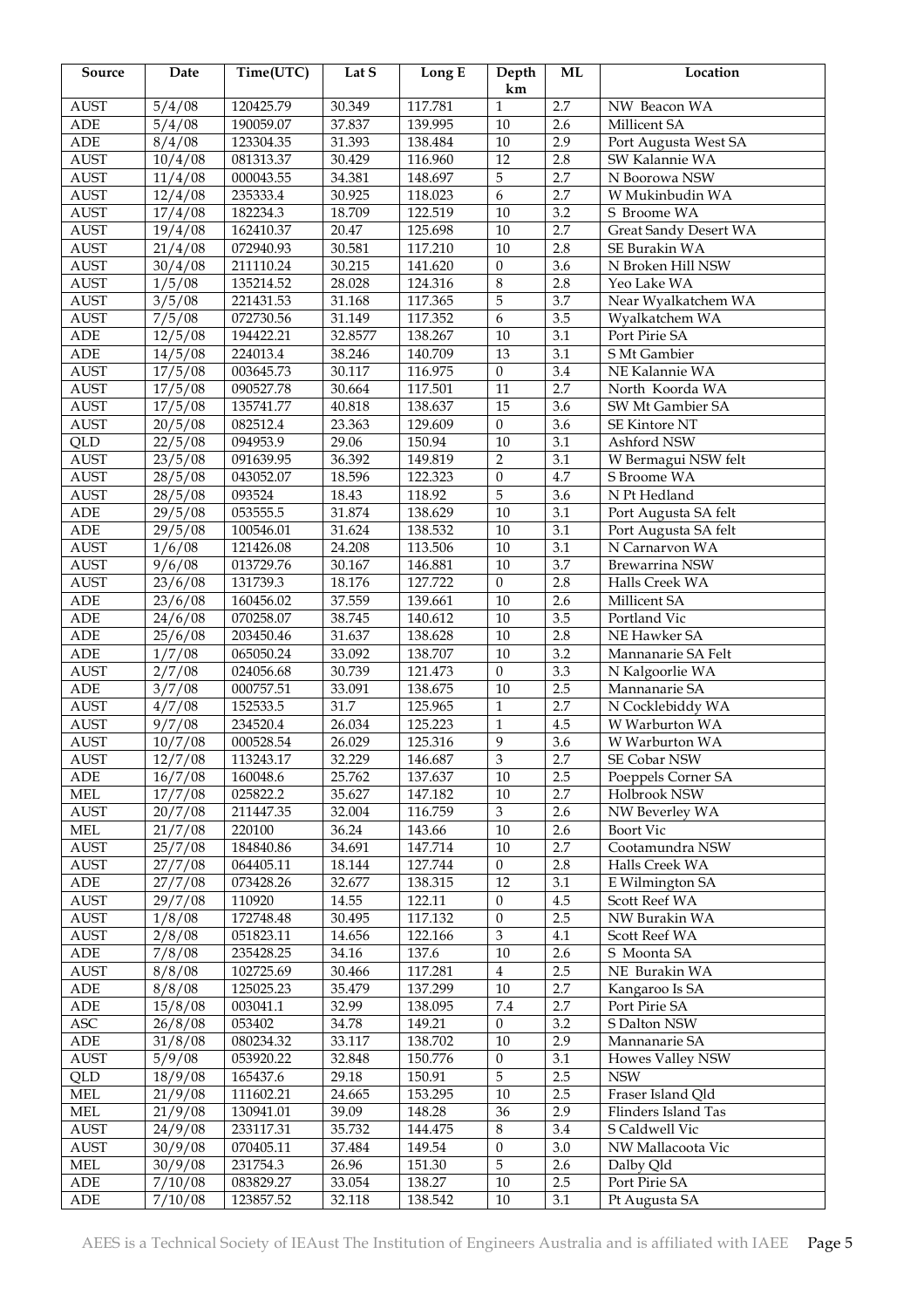| Source               | Date     | Time(UTC) | Lat S  | Long E  | Depth          | ML  | Location                 |
|----------------------|----------|-----------|--------|---------|----------------|-----|--------------------------|
|                      |          |           |        |         | km             |     |                          |
| <b>AUST</b>          | 15/10/08 | 200503.15 | 35.529 | 145.787 | 8              | 2.6 | North Berrigan NSW       |
| <b>ADE</b>           | 18/10/08 | 020257.2  | 32.93  | 138.784 | 10             | 3.2 | Peterborough SA (felt)   |
| $\operatorname{MEL}$ | 21/10/08 | 184855.8  | 25.64  | 152.02  | $\overline{4}$ | 2.5 | Biggenden Qld            |
| <b>AUST</b>          | 23/10/08 | 115205.63 | 32.477 | 140.656 | 6              | 4.0 | SE Radium Hill SA        |
| ADE                  | 30/10/08 | 114944.4  | 31.08  | 138.982 | 10             | 2.5 | NE Blinman SA            |
| <b>AUST</b>          | 30/10/08 | 131151.15 | 36.229 | 145.988 | 10             | 3.2 | SE Tungamah Vic          |
| <b>AUST</b>          | 6/11/08  | 145627.05 | 30.876 | 116.655 | 8              | 3.2 | NE Calingiri WA          |
| <b>AUST</b>          | 14/11/08 | 211515    | 12.6   | 129.8   | $\Omega$       | 2.8 | SW Darwin NT             |
| ADE                  | 16/11/08 | 012947.43 | 31.591 | 138.761 | 10             | 2.5 | NE Hawker SA             |
| ADE                  | 16/11/08 | 020218.16 | 31.402 | 138.729 | 19             | 4.2 | NE Hawker SA felt        |
| ADE                  | 16/11/08 | 024439.36 | 31.403 | 138.632 | 21             | 2.7 | NE Hawker SA             |
| <b>AUST</b>          | 21/11/08 | 042655    | 15.21  | 113     | $\Omega$       | 4.0 | NorthWest Shelf WA       |
| ADE                  | 26/11/08 | 135308.77 | 31.585 | 138.793 | 10             | 2.7 | NE Hawker SA             |
| <b>MEL</b>           | 29/11/08 | 214130.27 | 42.517 | 145.983 | 8              | 3.6 | Strathgordon Tas         |
| <b>AUST</b>          | 4/12/08  | 053500.55 | 32.981 | 149.995 | $\overline{2}$ | 2.5 | W Bogee NSW              |
| ADE                  | 4/12/08  | 163512.12 | 33.412 | 138.388 | 10             | 3.1 | SE Crystal Brook SA      |
| <b>AUST</b>          | 5/12/08  | 153005.49 | 22.203 | 127.55  | 3              | 3.0 | W L Mackay WA            |
| <b>AUST</b>          | 6/12/08  | 180540.92 | 35.17  | 144.332 | 10             | 2.7 | East Moulamein NSW       |
| <b>AUST</b>          | 7/12/08  | 040356.64 | 35.641 | 149.516 | 8              | 2.6 | SE Captains Flat NSW     |
| <b>AUST</b>          | 8/12/08  | 013430.68 | 36.881 | 145.718 | $\Omega$       | 2.6 | SE Euroa Vic             |
| <b>AUST</b>          | 15/12/08 | 165248.82 | 30.409 | 118.889 | 7              | 2.8 | Near Woongaring Hills WA |
| <b>AUST</b>          | 28/12/08 | 140206    | 33.44  | 138.31  | $\Omega$       | 2.5 | S Orroroo SA             |
| <b>MEL</b>           | 18/12/08 | 222230.1  | 24.75  | 150.61  | 10             | 2.6 | Felt Rawbelle Qld        |

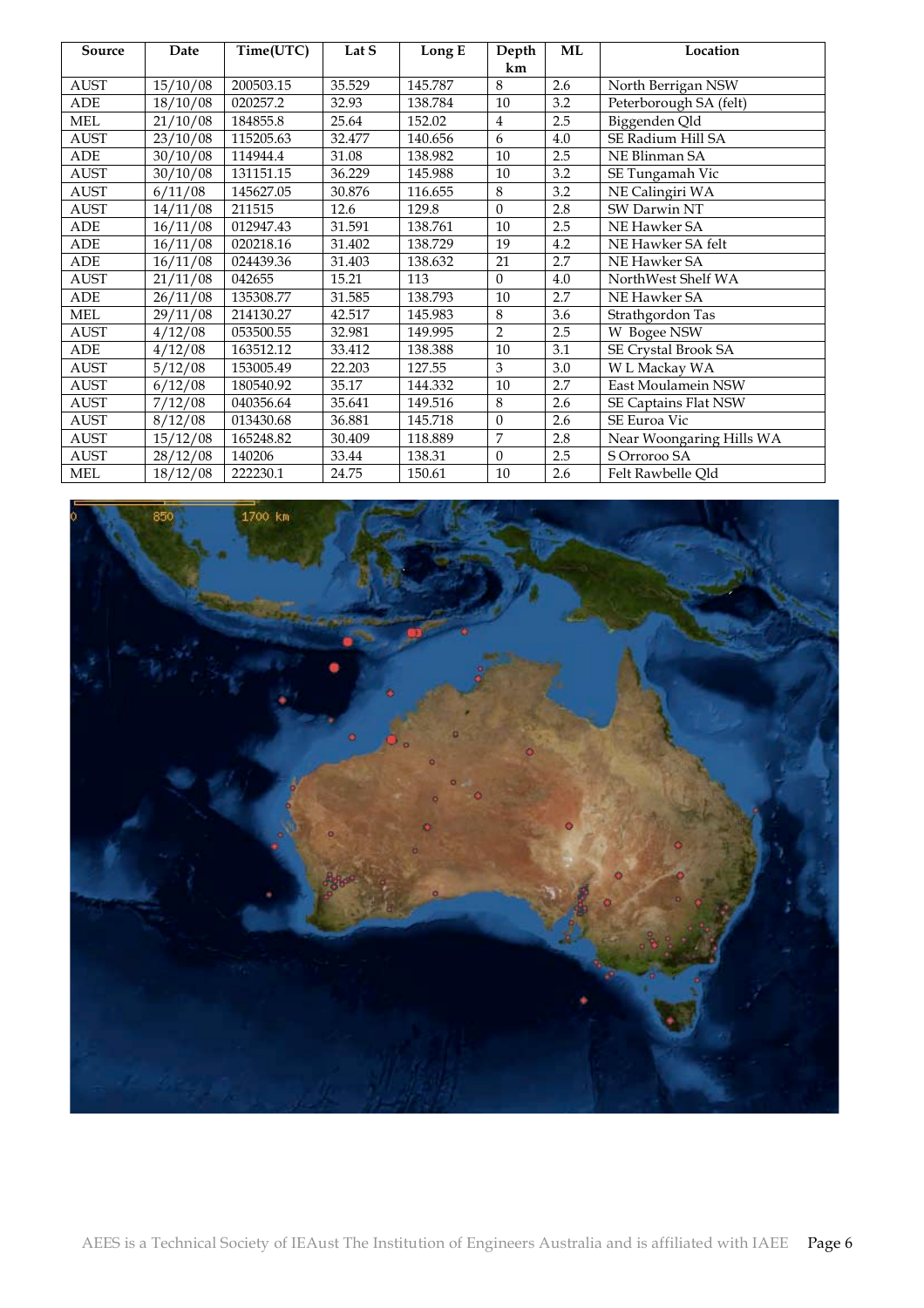#### **World M**≥**2.5**

The seismicity was slightly below average with no 'great' earthquake and an average of one earthquake per month of magnitude 7 or more of which ten were shallow, the other two deep. Damage and consequent loss of life was dominated by the destructive M7.9 earthquake near Sichuan China on 12 May which was discussed at AEES 2008 and is briefly described in a separate article in this Newsletter by Professor Hong Hao. The USGS lists 87,587 people killed in this single event, some 5000 of them school children. This earthquake had a thrust or reverse mechanism on the northeast striking Longmenshan fault within the Eurasian Plate. A table and world epicentre map from the USGS are shown below.

| Source      | Date | Time UTC  | Lat      | Long      | Depth | Mw  | Location        |
|-------------|------|-----------|----------|-----------|-------|-----|-----------------|
|             |      |           |          |           | km    |     |                 |
| <b>USGS</b> | 0220 | 080830.52 | 2.77     | 95.96     | 26    | 7.4 | Sumatra         |
| <b>USGS</b> | 0225 | 083633.03 | $-2.49$  | 99.97     | 25    | 7.2 | Sumatra         |
| <b>USGS</b> | 0320 | 223257.93 | 35.49    | 81.47     | 10    | 7.2 | Western China   |
| <b>USGS</b> | 0409 | 124612.72 | $-20.07$ | 168.89    | 33    | 7.3 | Vanuatu         |
| <b>USGS</b> | 0412 | 003012.60 | $-55.66$ | 158.45    | 16    | 7.1 | Macquarie Ridge |
| <b>USGS</b> | 0512 | 062801.57 | 31.00    | 103.32    | 19    | 7.9 | Wenchuan China  |
| <b>USGS</b> | 0630 | 061744.89 | $-58.22$ | $-22.10$  | 19    | 7.0 | South Atlantic  |
| <b>USGS</b> | 0705 | 021204.48 | 53.88    | 152.89    | 632   | 7.7 | Kamchatka       |
| <b>USGS</b> | 0719 | 023928.70 | 37.55    | 142.21    | 22    | 7.0 | apan            |
| <b>USGS</b> | 0929 | 151931.59 | $-29.76$ | $-177.68$ | 36    | 7.0 | Kermadec Trench |
| <b>USGS</b> | 1116 | 170232.70 | 1.27     | 122.09    | 30    | 7.3 | Sulawesi        |
| <b>USGS</b> | 1124 | 090258.76 | 54.20    | 154.32    | 492   | 7.3 | Kamchatka       |

Acknowledgment: Thanks to GA (AUST), ES&S (MEL), PIRSA (ADE) and the USGS for sharing their data.

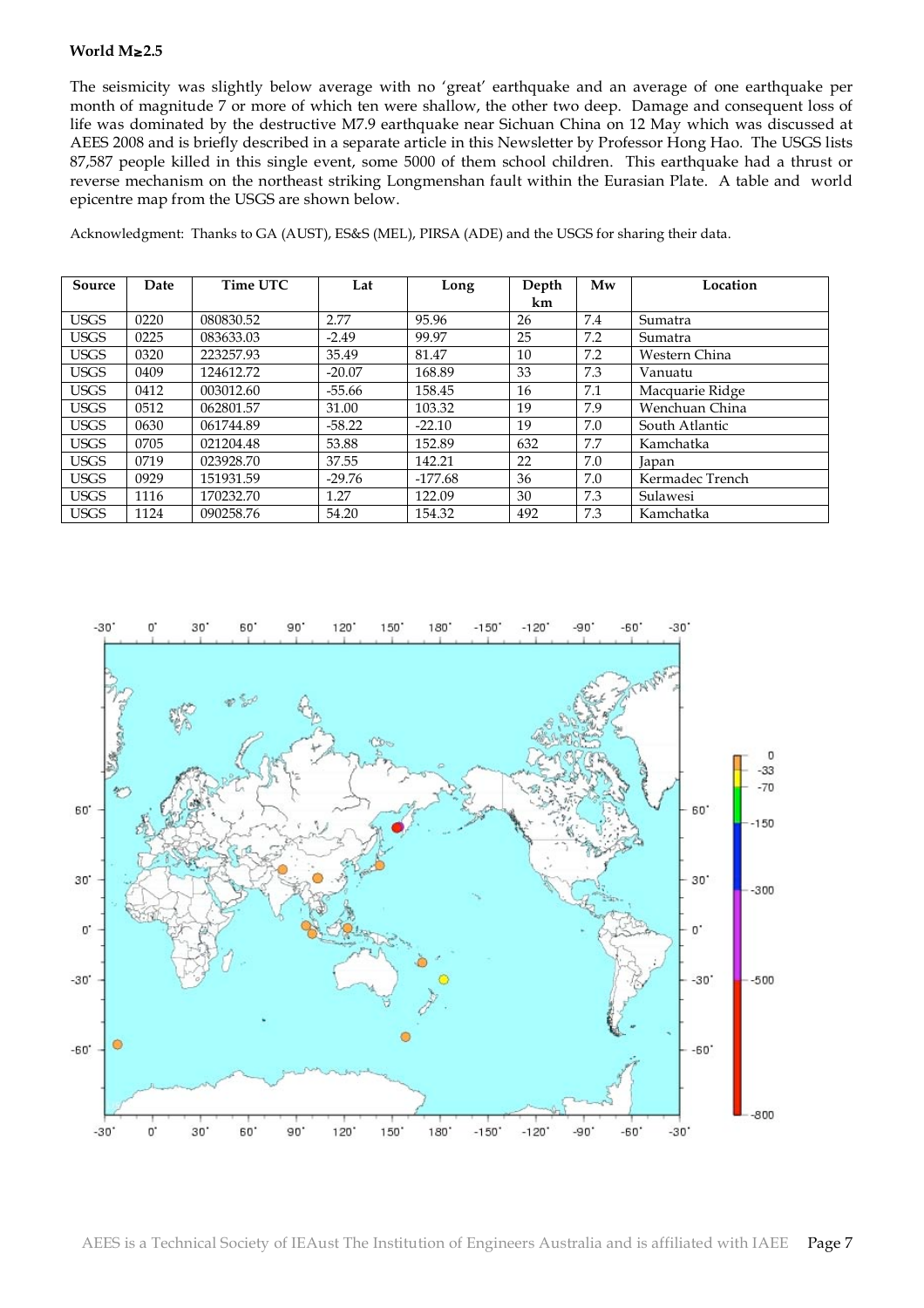#### **From our Members (George Walker)**

#### **Some Comments on the Ultimate State Design Return Period for Earthquakes**

Recently there was an exchange of information on the AEES electronic network about the return period earthquake ground motion which should be used for the design of structures at the ultimate strength limit state. Around the world a return period of about 500 years appears to have been commonly accepted as appropriate, supposedly based on the application of the structural reliability theory, although it appears in many ways to be more based on convention. What appears to have happened is that strength design criteria has been developed such that in combination with a load having a probability of occurrence of about 10% in an assumed 50 year life of a typical structure, which equates to an average return period of 475 years, it gives the target probability of failure. (Why it is not just termed the 500 year return period is not clear as it is not possible to estimate such extreme events with such accuracy!)

Such an approach assumes that it doesn't matter if a more extreme event occurs. Unfortunately many of the events that cause catastrophic disasters are more extreme events. Building codes have largely been developed by structural engineers with a focus on the safety individual buildings, this being the primary responsibility of individual designers. The move to limit state design and the associated development of structural reliability theory was a major milestone in the history of structural engineering design for which those involved in it can feel very proud. However so established has structural reliability theory become that it is now in danger of becoming the straightjacket that working stress design had become. It is a great theory, and a great advance on working stress design, but it also has its limitations. A major one relates to the mitigation of major disasters.

In disasters it is the performance of a whole community of buildings that is important, not an individual building. Engineers might argue that if each individual building is built to an adequate standard then the performance of the whole community of buildings will also be adequate. This assumes a linear relationship between the impact of the performance of an individual building and that of a community of buildings. However the relationship is very non-linear. A \$15 billion earthquake in Australia – which is what the insurance industry considers its maximum credible event loss in Australia - will have a lot more than 5 times the impact of the Newcastle earthquake, which in current terms would probably be about a \$3 billion insured loss. When dealing with disasters, the size of the community at risk is as important as

the vulnerability of individual buildings, and the magnitude of the maximum credible event is more important than one with some arbitrarily assigned average return period of occurrence.

The use of 500 years as an appropriate return period for structural design appears to have originated in the relatively high seismic areas of California and New Zealand, where because of the nature of the highly active faults in the region an earthquake with a return period of 500 years will also be generally close to the maximum credible earthquake. This is not true of low seismic regions like most of Australia, where the return periods of major earthquakes close to major population centres may be several thousand years, with the estimated 500 year event being essentially a background seismic event and much less than the maximum credible event. Structural reliability theory as currently applied gives no guidance on this aspect of design, but in ignoring it the structural engineering profession is overlooking one of its responsibilities to the community. One of the major socio-economic driving forces in the world today is the concept of sustainability. There are many aspects to sustainability. Disaster management is now recognised as one of them. The modern focus of disaster management is the design of communities which are resilient to the impact of major rare events, natural or human in origin. This requires solutions that recognise all the salient characteristics of disasters including the effects of community size and importance of considering the maximum credible event.

This does not necessarily mean that buildings should be rigorously designed for the maximum credible event, although it does mean that the design level should be based on the return period of an event anywhere in the major centre of population, not the return period at a point location, which would at least ensure some account of community size is incorporated. But it does mean that the possibility of the maximum credible event should be recognised and that buildings be designed to be resilient to such events with a focus on minimisation of loss of life and structural collapse, not necessarily prevention of these. This is not novel. At the 2005 AEES conference Paul Grundy and I proposed a third limit state which we called the disaster limit state which focussed on resilience or robustness in events larger than those corresponding to the ultimate design limit state, and since then Paul has been very active in promoting the concept. May be the time has come to do more than just talk about it.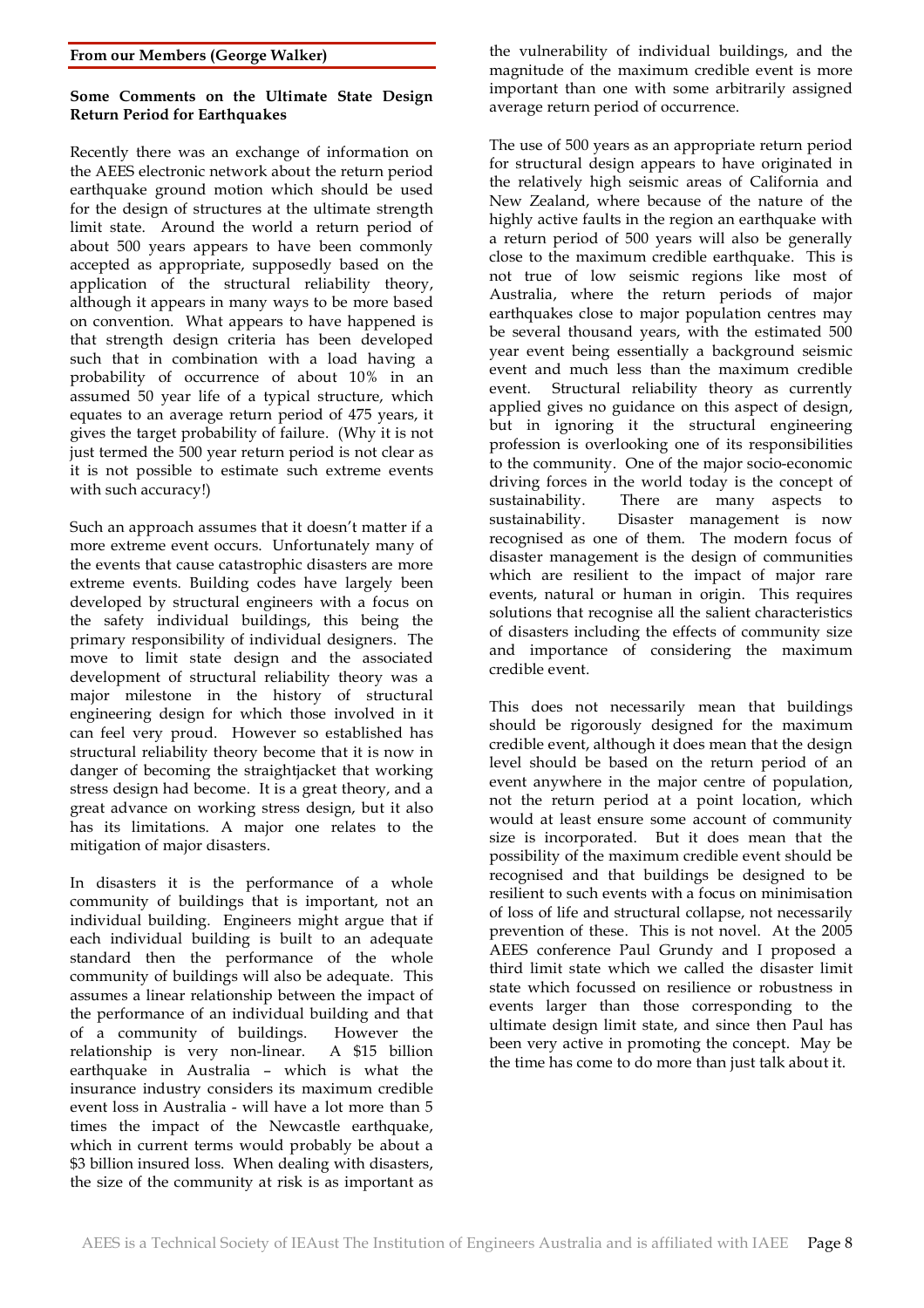**Kwang-Hua World Forum on Wenchuan Earthquake and Post-quake Reconstruction** *October 9-11, 2008 Shanghai, China*

A brief report by Hong Hao, member AEES, School of Civil and Resource Engineering, University of Western Australia

The major earthquake on 12 May 2008 in Wenchuan, China caused massive destructions to infrastructure and significant loss of life. The total death toll is about 80,000 plus about 400,000 injuries. More than 50 million people were affected. The direct economic loss is estimated to be more than 1000 billion Chinese Yen (about 200 billion Australian dollars), and the indirect economic loss is expected to be much more than that figure. The GDP growth of Sichun province in 2008, the most populated province in China, is 5% less and the tourism income is only about 50% of that in 2007.

The event attracted a lot of media coverage worldwide. The State Council of China on 2nd of June 2008 passed a resolution on post-quake restoration and reconstruction. As the first step it requires a re-evaluation of the seismicity and the design ground motion levels in the region, and an assessment of the design and construction practice for earthquake-resistance structures.

Earthquake engineering communities around the world also showed great concern and interest in the event. Some researchers and engineers had performed preliminary analyses of the seismicity, earthquake mechanism and structural responses based on available information and data. In view of these and the upcoming 14th World Conference on Earthquake Engineering in Beijing, China on 12-17 October 2008, the Kwang-Hua Education Foundation, a private foundation based in Taiwan, sponsored a Kwang-Hua World Forum on the Wenchuan Earthquake and Post-Quake Reconstruction on 9-11 October in Shanghai, China. The forum was jointly organized by the State Key Laboratory for Disaster Reduction in Civil Engineering in Tongji University, and the School of Civil Engineering of Tongji University, and cochaired by Prof. Xilin Lu of Tongji University and Prof. K. C. Tsai of the National Taiwan University.

About 60 people, including researchers, academics, practicing engineers and government officers attended the forum by invitation. 35 participants were from outside mainland China, 13 from Japan, 12 from USA, 3 from Taiwan, 2 from Italy, 1 each from Australia (Hong Hao from the University of Western Australia), Canada, Hong Kong, Korea and the UK.

The topics for discussion, as specified by the forum organizer, include but was not limited to geological aspects and ground failure, structure damage (building, bridge, dam and lifelines), seismic code modification, technologies for performance improvement of earthquake-resistant structures, applications of new technologies in reconstruction, lessons and experiences gained in reconstruction in other regions hit by previous major earthquakes.

The forum consisted of presentations by participants and free discussions. A few presentations were very interesting, Prof. Yayong Wang of the Chinese Academy of Building Construction and editor of the Chinese Seismic Design Code for Building Structures made a presentation titled 'Revelation of seismic damage of buildings in Wenchuan earthquake and revision of Chinese seismic design code for buildings'. Prof. Wang said that the site investigations by himself and by researchers from the Chinese Academy of Building Construction and many other universities and institutes revealed that although the design earthquake ground motion level was below what was actually experienced, besides ground failure induced building damage, no major damage was found for buildings designed and constructed according to the Chinese Design Code for Building Structures. However, minor to moderate damage was widespread in many buildings. The Chinese code committee quickly revised the Chinese Design Code for Building Structures according to these preliminary investigations. The new code was released and implemented in September, about four months after the Wenchuan earthquake. Intensive changes had been made in the new code. The Wenchuan area is upgraded from design intensity level 7 to level 8. In particular, special considerations are required in the design of school buildings.

The presentation by Ms Yuan Feng, chief engineer of the Southwest Structure Design Institute, confirmed the comments by Prof. Wang that no collapse was found in buildings designed and constructed according to the building code. Ms Feng proudly mentioned that her institute designed many buildings in the area, including about 200 school buildings. None of them suffered major damage. Some of the residential buildings designed by her institute suffered moderate damage because of structural alteration, some of which included demolishing of some load-bearing walls for renovations by the owners. She pointed out that enforcing the design code in construction is more critical for structure protection. She also observed many columns damaged while no beams were damaged although the structures were designed according to the "strong column weak beam" philosophy. Therefore, achieving the strong column and weak beam in practice is a challenge that needs further research.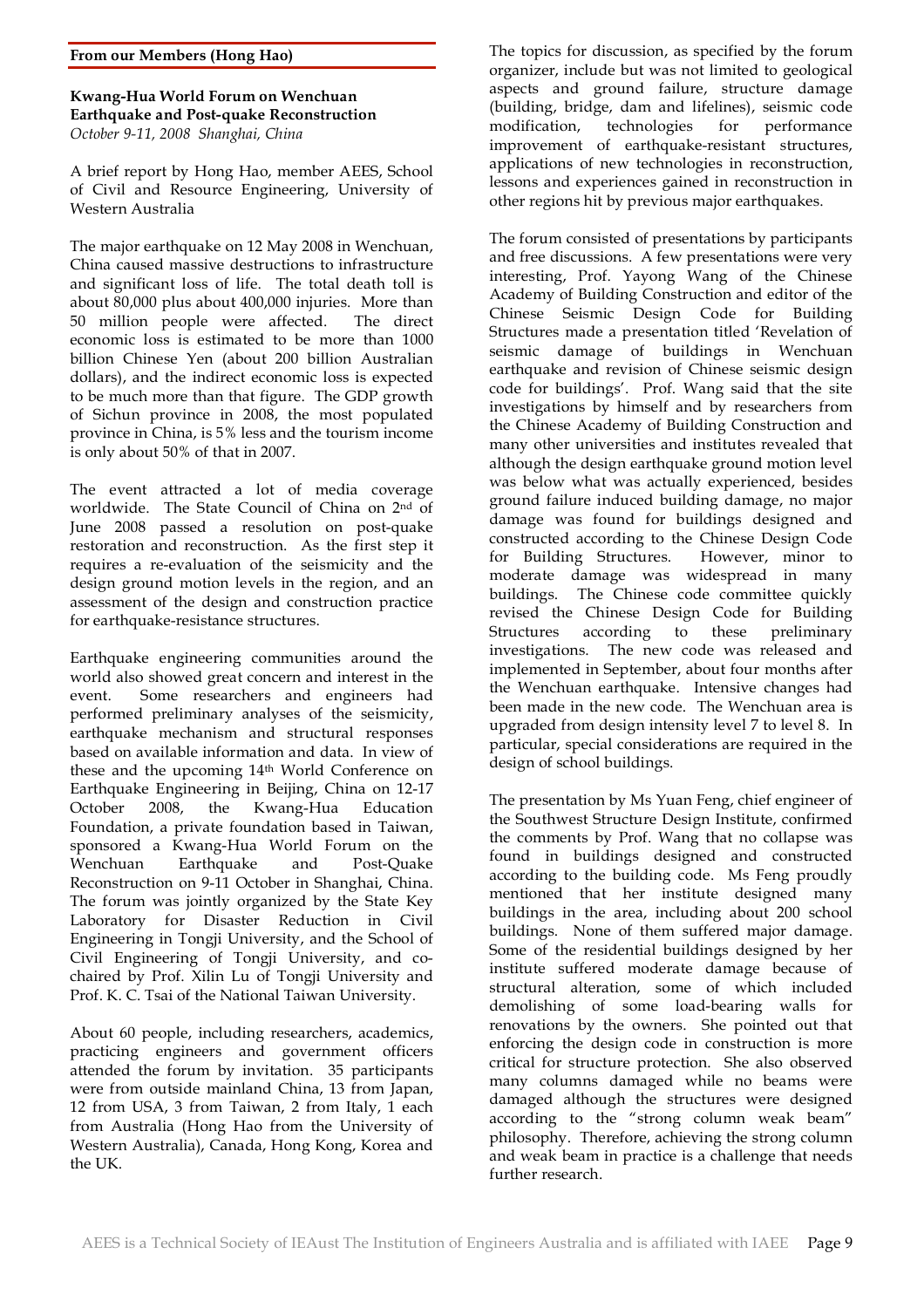Dr. Taiki Saito from the Japanese Ministry of Construction presented the Japanese post-quake damage assessment system, which attracted a lot of interest and discussion as there is no such system in China.

Other presentations included the introduction of Japanese practice in evaluation and strengthening of the earthquake capacity of school buildings; Reconstruction of lifelines after the Kobe earthquake; Reconstruction practice after the Chi-Chi earthquake; Seismic retrofit of school buildings in Taiwan; US earthquake insurance system; and the US dam emergency action plans, etc.

The participants of the forum believed that the Chinese design and construction specifications deserve further intensive research and development in order to reduce the seismic loss. Enforcement of these specifications and construction quality control are also critical to eventually fulfil the design goals. Based on discussions in the forum, the organizer drafted a recommendation document which will be submitted to the respective Chinese authorities.

The recommendation lists 20 action plans that need to be carried out, including performing PSHA analysis to better predict the seismic actions; study the interplate and intraplate earthquake ground motion characteristics; organize and publish the recorded ground motion data during the Wenchuan earthquake; study and identify the reasons that many school buildings collapsed; review the design and construction technologies of adjacent buildings to investigate why certain buildings only suffered minor damage, whereas others collapsed; investigate the necessity of including velocity response spectrum for design of buried structures; prepare and publish a comprehensive report about the Wenchuan earthquake for documentation purpose; study the performance of dams in the area; instrument selected buildings to better understand their performance; study the influence of vertical motion on building performance with base isolation; research strategies to improve the design quality and control the construction quality; develop strategies, tools and materials and train social workers to help survivors; correlate the PGA based intensity vs. actual acceleration experienced by buildings; study the earthquake insurance programs of other countries and the possibility of implementing a similar system in China; investigate the effects of non-structural components (such as brick walls) on building performance; and develop risk-based retrofitting policies and programs for important structures such as hospital buildings in China. The recommendation is still being circulated among all the participants. It is expected to be finalised soon.

After the forum, more than half of the participants travelled to Beijing on 12 October 2008 to attend the 14th WCEE.

#### **From our Members (Col Lynam, Brisbane)**

Here is a simple gift that you could donate to your local High School and maybe capture the interest of a future Earthquake Engineer.

#### **Vertical School Seismometer**

Detect earthquakes and tremors early, even before media reports. With the Vertical School Seismometer, students can watch a developing event unfold and analyze the recordings of generated waves. Built on the proven Incorporated Research Institutions for Seismology standards, this instrument can be placed in any stable, relatively undisturbed location, and it will deliver P and Swave earthquake signals all day. The seismometer comes with Windows software which displays a full day's recordings on a single screen, automatically saves, and organizes the data for later analysis. The software supports identification of different types of ground waves in an earthquake, extraction of the earthquake signal, and determination of the distance and intensity of the quake.

13 V 4130 Vertical School Seismometer \$499.95



System Requirements: Windows 2000 or higher, USB. Size: 18 1/3 L x 8 1/4 W x 12 2/3 H; weight: 3.75 lbs.

#### Cited at:

http://wardsci.com/product.asp\_Q\_pn\_E\_IG00186 02\_A\_Vertical+School+Seismometer

http://science.uniserve.edu.au/school/Seismograp h/datalogger/index.html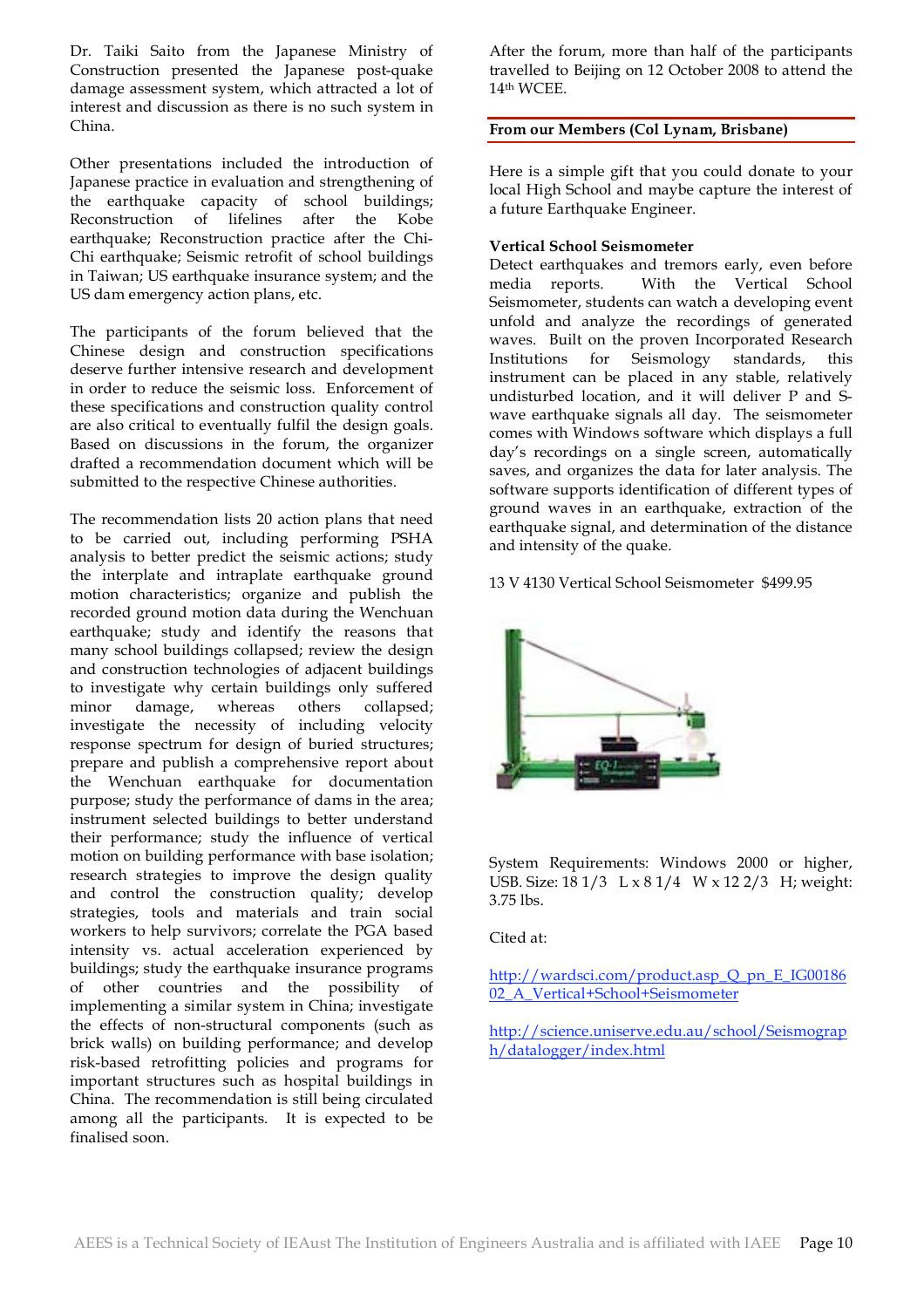#### **Abstract of Interest**

ISET Journal of Earthquake Technology, Paper No. 477, Vol. 44, No. 1, March 2007, pp. 71–99

#### **On the Regional Dependence of Earthquake Response Spectra**

John Douglas ARN/RIS, BRGM, 3 avenue C. Guillemin, BP 36009 45060 Orléans Cedex 2, France Abstract: It is common practice to use groundmotion models, often developed by regression on recorded accelerograms, to predict the expected earthquake response spectra at sites of interest. An important

consideration when selecting these models is the possible dependence of ground motions on geographical region, i.e., are median ground motions in the (target) region of interest for a given magnitude and distance the same as those in the (host) region where a ground-motion model is from, and are the aleatoric variabilities of ground motions also similar? These questions can be particularly difficult to tackle in many regions of the world where little observed strong-motion data is available since there are few records to validate the choice of model. Reasons for regionally dependent ground motions are discussed and possible regional dependence of earthquake response spectra is examined using published ground- motion models, observed accelerograms and also by using ground motions predicted by published stochastic models. It is concluded that although some regions seem to show considerable differences in spectra it is currently more defensible to use well-constrained models, possibly based on data from other regions, rather than use predicted motions from local, often poorly-constrained, models.

#### **Congratulations!**

We extend congratulations to former President of AEES, Prof Graham Hutchinson, who was recognised in this year's Australia Day honours with the award of Member (AM) in the General Division of the Order of Australia.

#### **Name:** HUTCHINSON, Graham Leighton **Award:** Member of the Order of Australia

#### **Date granted:** 26 January 2009

**Citation:** For service to civil engineering, particularly in relation to the structural consequences of earthquakes through research, educational and advisory roles and contributions to professional organisations.

#### **Know your Earthquake Engineer/Seismologist**



Looking for light at the end of the tunnel - Gary Gibson loves getting into the focus of an earthquake, in this case at the bottom of a gold mine in South Africa, 3.2 km underground.

Note: Please send in your special photo for next Newsletter issue.

#### **NZSEE 2009 Annual Conference**

#### **Date: 3-5 April, 2009 Venue: Christchurch, New Zealand**

The New Zealand Society for Earthquake Engineering Conference is an annual forum where current research and practice related to earthquake engineering is presented in papers and posters.

*Theme*: Why do we still tolerate buildings that are unsafe in earthquakes?

Four years from the enactment of The Building Act 2004, many buildings nationwide have been identified to pose significantly higher than normal risk to occupants in earthquakes. The response of the different territorial authorities has varied from proactive to passive. This conference aims to increase the awareness of New Zealand's seismic vulnerability and to explore ideas and practical steps beyond identification.

Conference session categories include:

- Pathways to Earthquake Resilience
- Lessons from Earthquakes through Time
- Mitigating the Social and Economic Impacts of Earthquakes
- Advances in Hazards Definition
- Advances in Earthquake Engineering Practice
- Planning for Earthquake Response and Recovery